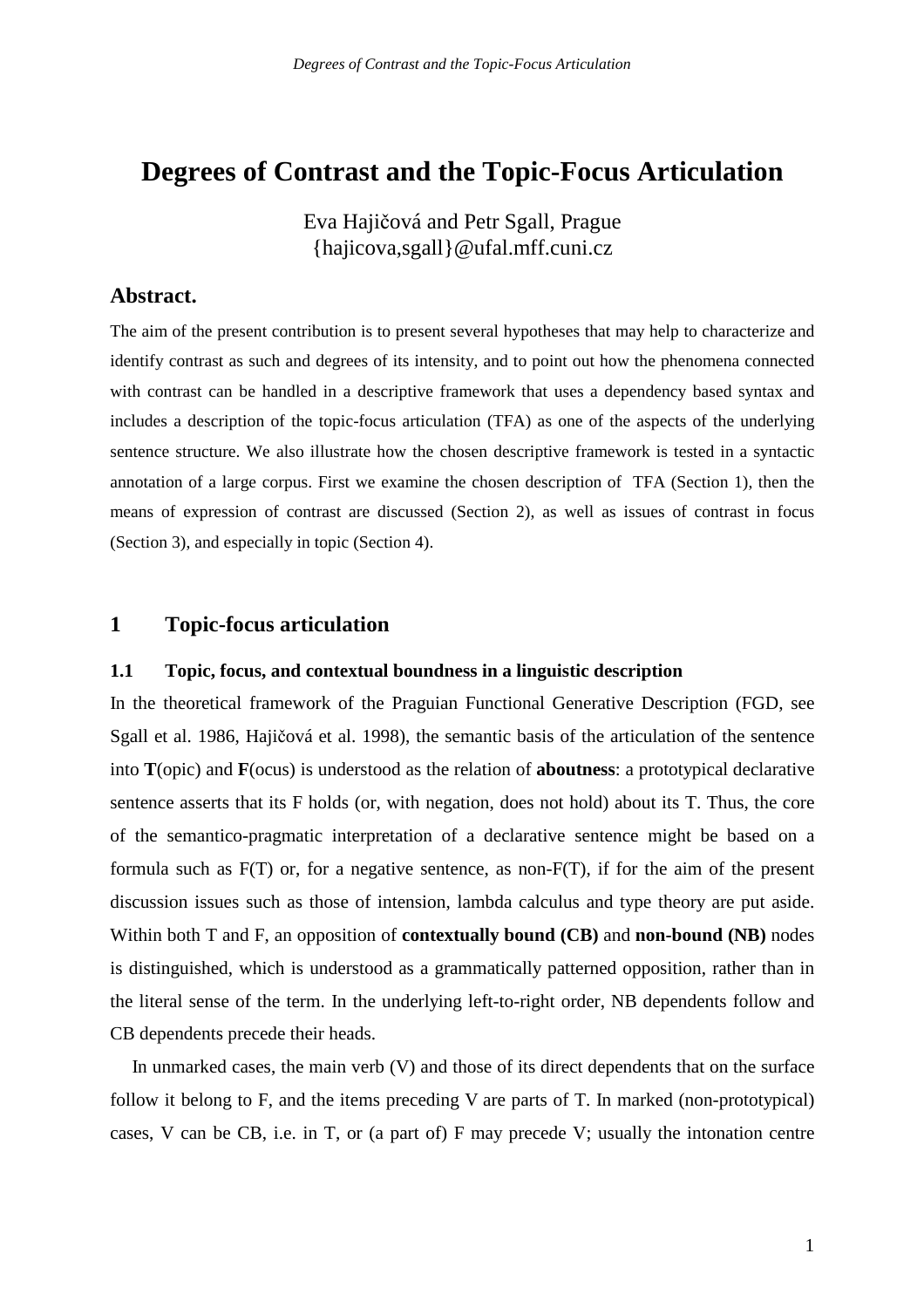(sentence stress) then marks F, occupying a marked position. The dependents of nouns primarily are NB.

Let us illustrate this view by a typical example (we understand the intonation center, in the prototypical case expressed by a falling pitch, to be placed at the end of the sentence; in other, marked positions it is denoted by capitals (which we use also in some other cases, to avoid a possible misunderstanding); let us recall that, in our underlying representations, the counterparts of function words are just indices of node labels, not occupying independent syntactic positions:

(1) My.t brother.t was visiting.t/f one.f of his.t friends.f yesterday.t.

focus: (*was visiting*) *one of his friends* (intonation center on *friends*)

Here and in the sequel, t denotes a CB item, f denotes a NB one, and c is used to denote a contrastive CB item.

The verb in (1) is ambiguous in that it is NB (and thus a part of F) on one reading and CB (a part of T) on another; while the former is an appropriate "full" answer to (2), the latter answers (3).

(2) What was your brother DOING yesterday?

(3) Whom was your brother VISITING yesterday?

This view, the motivation of which has been published several times, makes it possible to analyze similar sentences (with an ambiguous part that may contain other words, not only verbs) with a **single opposition** of T and F. Thus the discrepancy between the single relationship of aboutness and two dichotomies assumed to constitute the information structure (e.g. by Junghanns and Zybatow 1997, ex. (2), p. 290) can be avoided and the T-F articulation (TFA) of the sentence can be assigned a specific position within the system of language (de Saussure's *langue*, Chomsky's *linguistic competence*), namely that of one of the basic aspects of the underlying, **tectogrammatical** representations of sentences (TRs). No separate level of information structure is needed.

The TRs contain no nonterminal symbols; each of their nodes is labelled by a complex symbol composed of a **lexical** and a **morphological** part (values of morphological categories such as number, tense, modalities), and each edge is labelled by the symbol indicating a **syntactic** relation (i.e. the type of the dependency relation).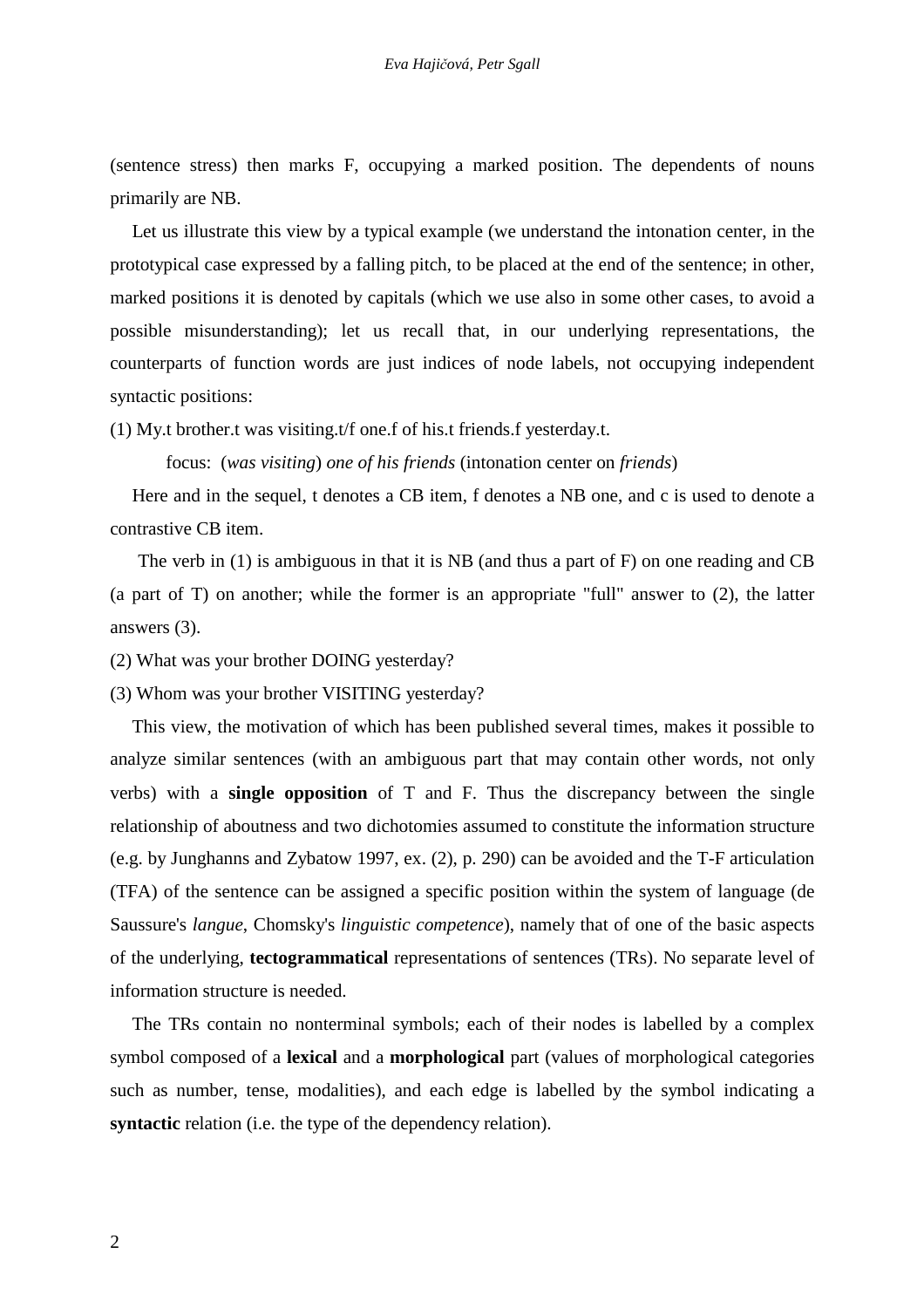#### **1.2 TFA and contrast in a large corpus**

The approach of FGD makes it possible to capture TFA and contrast in sentences of most different degrees of complexity. The chosen descriptive framework, FGD, is being checked with examples taken from the **syntactically annotated Prague Dependency Treebank**  (PDT), in which sentences from running text, from the Czech National Corpus (CNC, which contains hundreds of millions of word occurrences in journalistic fiction and other texts) are analyzed by a semi-automatic procedure.

In the PDT scenario, three layers of annotation are present, with TFA and contrast being represented (together with underlying dependency relations) on the underlying syntactic level. The resulting sentence representations have the form of tectogrammatical tree structures (TGTSs), with the following characteristic properties:

(a) only autosemantic words are represented as separate nodes, with the exception of the coordinating conjunctions (in this point, TGTSs differ from the theoretically based TRs),

(b) nodes deleted on the surface are restored,

(c) the condition of projectivity is met (i.e. no discontinuity of sentence parts is allowed),

(d) tectogrammatical functions ('functors'), i.e. kinds of the dependency relation such as (i) arguments: Actor/Bearer, Patient, Addressee, Origin, Effect and (ii) different kinds of adjuncts (temporal, local, condition, manner, etc.) are assigned as labels of the edges of the tree (or, equivalently, as indices in the labels of the dependents),

(e) basic features of TFA are introduced (f, t, c, see Sect. 1.1 above).

Let us note that in the present experimental phase 2000 sentences have been annotated in what concerns their underlying syntactic structure itself ('**large** collection'), with only 200 sentences having been annotated in full detail (the so-called '**model** collection'), and the annotations of 2000 sentences contain a treatment of TFA).

In the sequel, after a more general discussion of the phenomena of contrast, the checking of our descriptive framework on the material from PDT is illustrated by the Czech examples (30), (31), (33) and (34).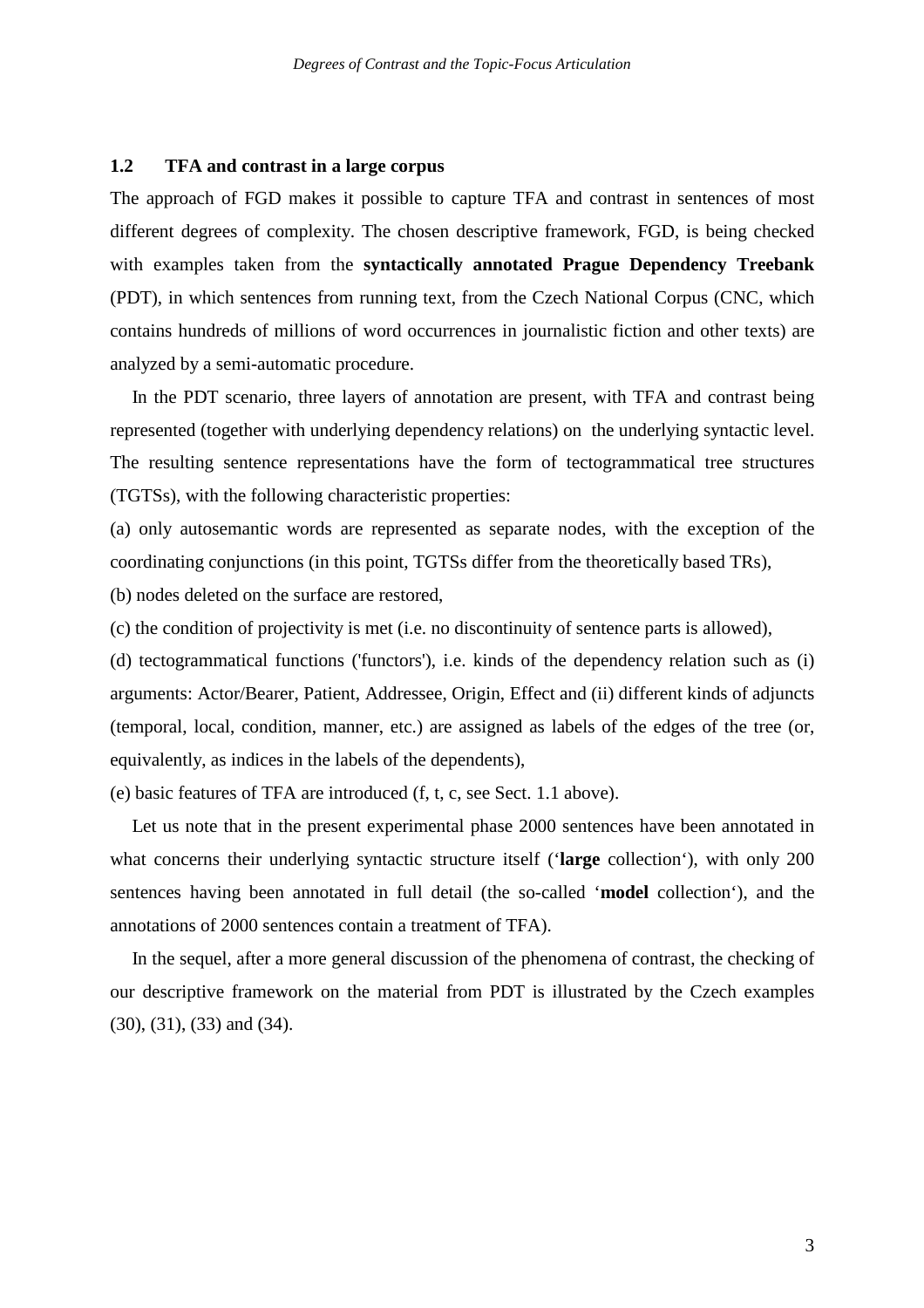# **2 The means of expression of contrast**

Several typical means of expression of contrast can be distinguished:

**(i)** E.g. in Czech, **strong pronominal forms** are used with certain pronouns; the typical cases of oppostion of weak and strong forms are:

Czech *ho – jeho* 'him-Gen,Acc'*, mu – jemu* 'him-Dat'*,* 

 *t*ě *– tebe* 'you-Gen,Acc' *, ti – tob*ě 'you-Dat',

*se – sebe* 'Refl.Gen,Acc'*, si – sob*ě 'Refl.Dat'.

The strong forms are used to express NB pronominal forms, or CB contrastive forms as *ona* and *jeho* in (4)(a), respectively; they are also used in prepositional case forms and in coordination, cf. *tebe* in (5) and *tob*ě in (6).

(4)(a) (Petr ji nazval konzervativcem.) Potom.t jeho.c urazila.t ona.f.

(Petr called her a conservative). Then him insulted she.

Then he was insulted by HER*.* 

(b) (Petr ji nazval konzervativcem.) Potom.t ho.t opustila.f.

(Petr called her a conservative.) The she LEFT him.

(5) Na tebe jsem se celý týden těšil. for you I-have-been Refl (the) whole week looking-forward I have been looking FORWARD to you for the whole week.

(6) Tobě nebo Martinovi to pošlu zítra. .

to-you or to-Martin it I-will-send tomorrow

I will send it to you or to Martin tomorrow.

The corresponding weak ("short") forms are used only as CB, without contrast, cf. *ho* in (4)(b); it should be noted that Czech, a pro-drop language, has a zero form in the Nominative of all the personal pronouns, which occurs as their weak form (this is the case of the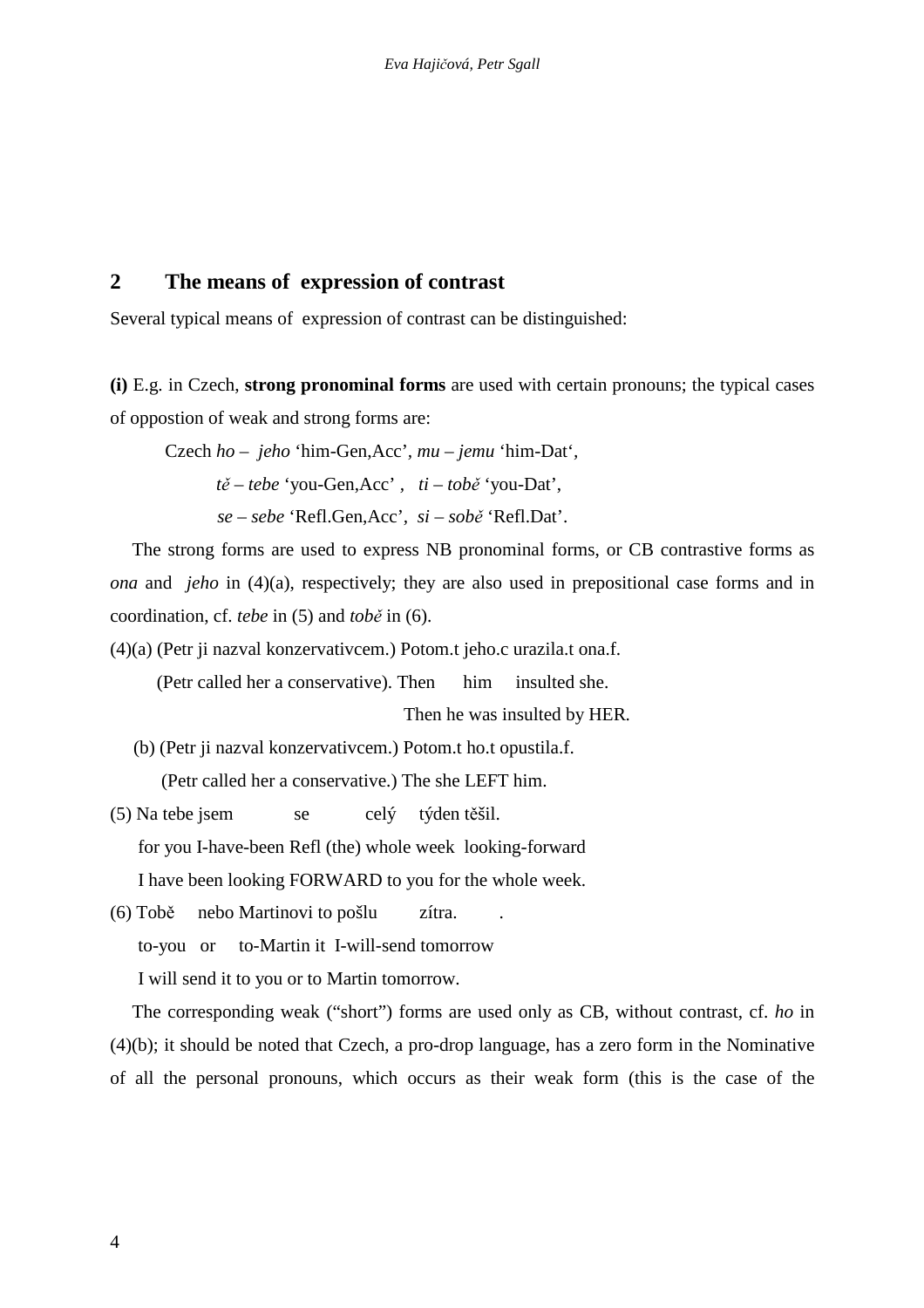counterpart of *she* in (4)(b) or of *I* in (5)and (6)), although the "strong" forms *iá, ty, on, my*, etc., may also occur without contrastive function, esp. in colloquial speech.

In German, English and many other languages (and also in Czech with pronominal forms such as *je* 'them.Acc', *ji '*her.Acc'), only an opposition of accented and unaccented forms is present as expressing that of contrastive (and NB) vs. non-contrastive use.

Following up Koktová's (1999) observation that weak forms of pronouns in Czech cannot be used in certain positions in T, we use the opposition of strong and weak personal pronouns as an **operational test** for the contrastive use in T. Thus, *jeho* in (4)(a) is contrasted with *she*; there is no such contrast in (b). However, the application of this test is limited, since not only in coordination or with a preposition, but also when used as NB, in **focus**, the pronominal form is similar to that expressing a contrastive (part of) topic (marked with c), as is the case of *ona* in (4)(a), and also of *jeho* in (7)(b):

(7)(a) Jeho.c jsme viděli včera.f. – Him we saw yesterday.

(b) Včera.c jsme viděli jeho.f – Yesterday we saw HIM.

**(ii) Rising stress** (or, perhaps, falling-rising), having the form of L\*H, falls – perhaps optionally – on a contrastive (part of) topic in examples such as *jeho* in (7)(a) or *v*č*era* in (7)(b); cf. also *jeho* in (4)(a). In the sequel we indicate such a "phrasal" or contrastive stress by italics. It would be interesting to check to what extent such examples can be characterized as bearing a **hat contour**, and under which conditions can the hat contour be taken as a criterion for contrastive T.

Steube (2001) examines similar examples in relation to the concept of I-topic, cf. also Jacobs (1997). Specific pragmatic properties accompany such accentuation at least in German (bound with specific illocutionary types and scope effects). If observations of this kind are valid for other languages as well, this would be significant for a further analysis of relationships between TFA, contrast, illocution and scopes of operators (now cf. also Umbach (2001). It would be important to check also examples such as the following, known from preceding dicussions:

(8) An *American*.c farmer met a CANADIAN.f farmer.

However, it has to be noticed that such (or a similar) rising stress (marked by italics) is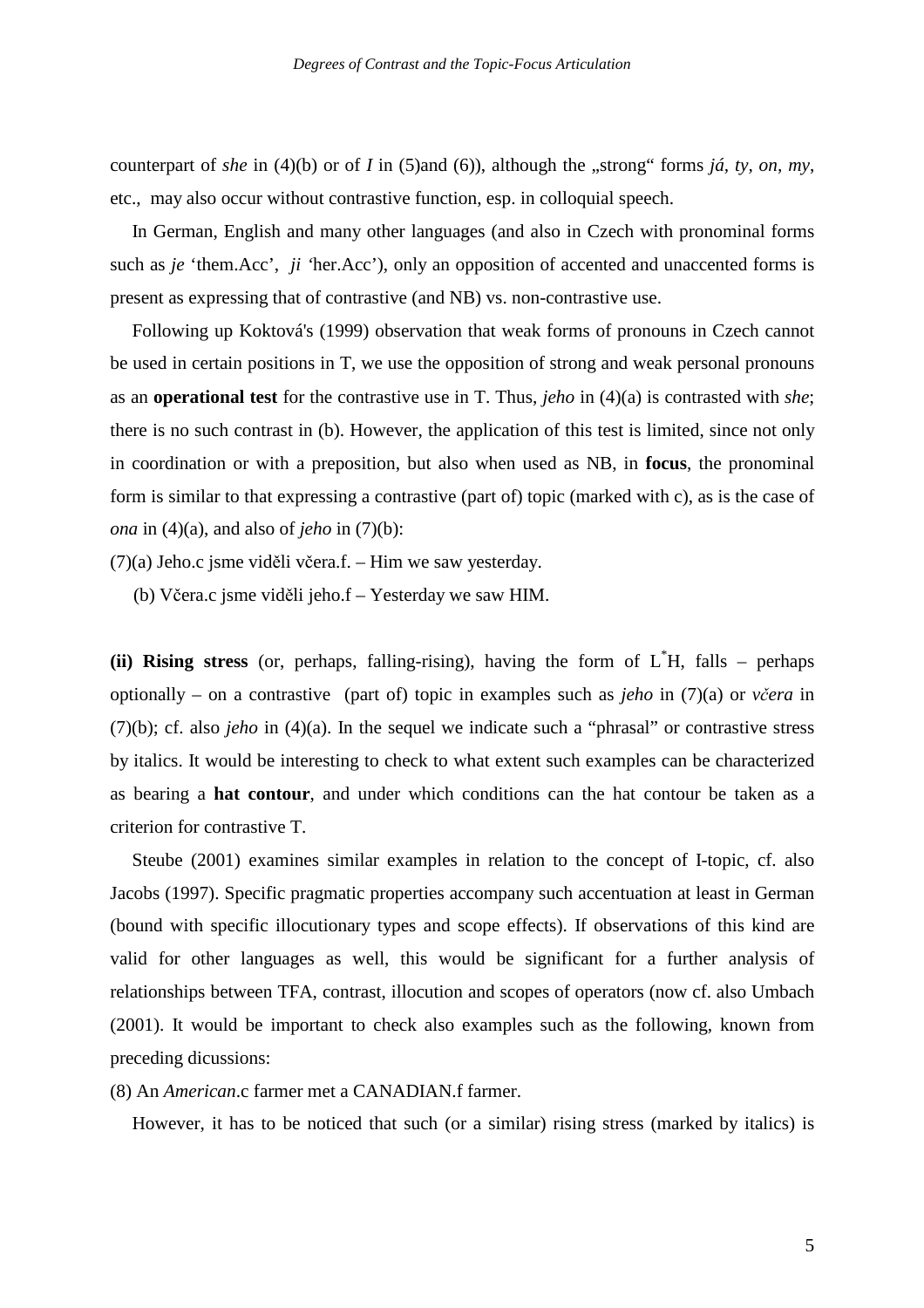used also for an **open continuation** in various cases:

**(a)** This stress can occur in the middle of a longer sentence (without contrast, marking the ends of certain segments):

(9) Naši mladší kolegové, kteří nedávno *dostudovali*, dokončují své disertace.

 Our younger colleagues, who recently finished-studies, are-completing their dissertations.

Perhaps this is the case also in coordinated clauses, e.g. in some languages, cf. the Slovak ex. dented here as (10) (presented by Adamíková and Fehrmann 2001 without distinguishing the two kinds of accentuation, the presence of which we would assume):

(10) Robert nie je HLÚpy, ale LEnivý. – Robert is not stupid, but lazy.

 Slovak is far from isolated in such issues. Not only the situation in Czech is similar, but, e.g., also the English equivalent sentence probably can be pronounced as given in (11):

(11) Robert is not *stupid*, but LAZY.

It would be difficult to speak of hat acccentuation in such examples. Rather, we would understand them as cases in which the two kinds of accent express the focus (an NB item), since it is often supposed (appropriately, as we are convinced) that each of the coordinated clauses in a compound sentence has its own TFA. The NB value of the rising stress in a nonfinal clause under coordination might then be understood as beig marked, non-prototypical.

**(b)** Rising stress also occurs at the **end** of the sentence, similarly as with a *yes/no* question:

(12) Here are my *documents*... (... is there everything you are looking for in them?)

We differ from M. Steedman (2000), who has analyzed such sentences, in understanding this kind of stress (often indicated by ,...." and having something in common with the intonation prototypically marked by a semicolon) as expressing **focus**, although a marked means of expression is used in such cases.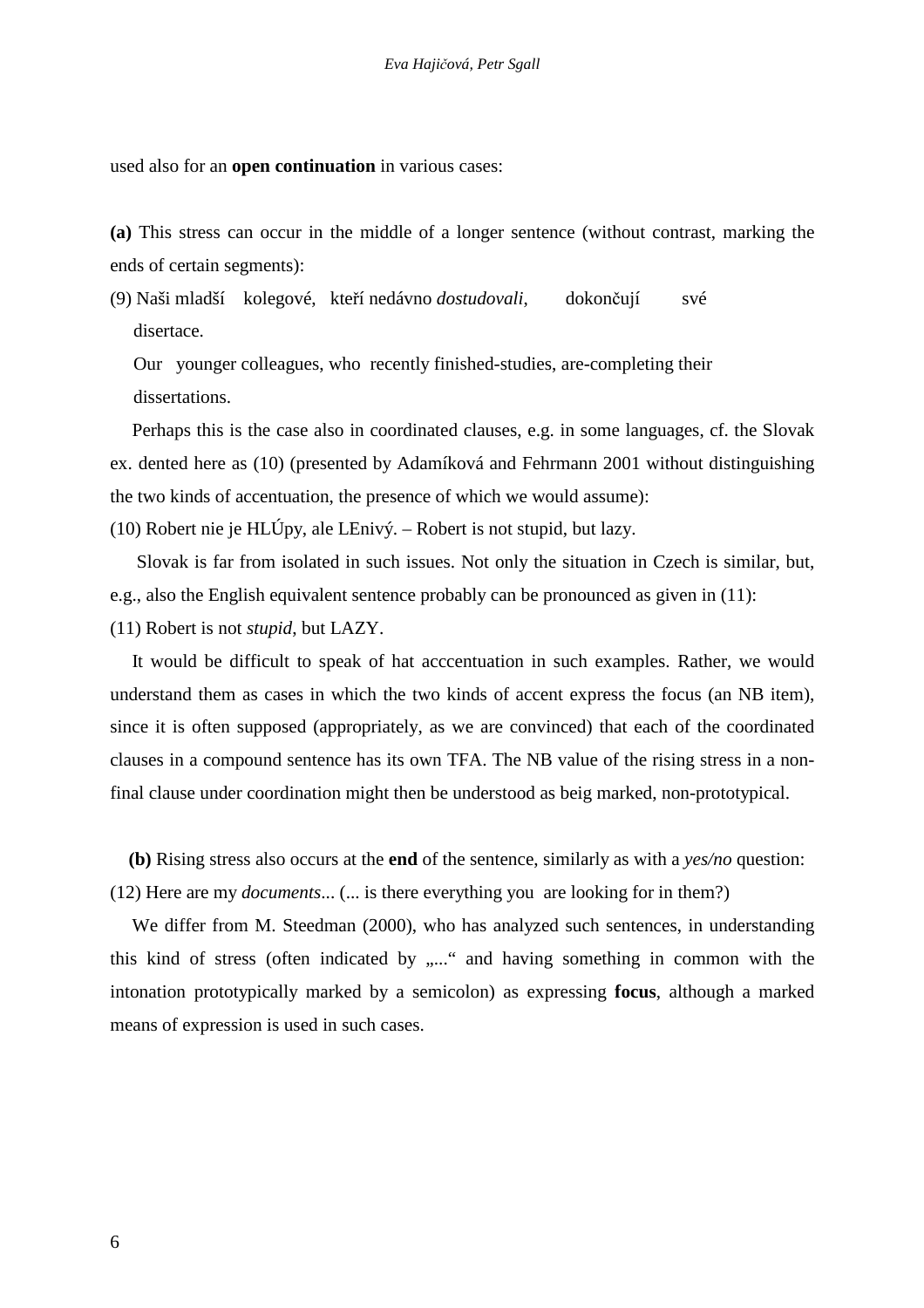#### **3 Contrast in focus**

Focus as such has been characterized as a choice from **a set of alternatives**, esp. by M. Rooth (1985). This can only be understood so that F as such has a contrastive value. It might be claimed that if a sentence contains a single contrastive item, then this item constitutes the F. Only if more than one contrastive items are present, they get distributed among T and F. Thus, while a single contrast may be seen in sentences such as (13), both *Mike* and *Mary* are contrastive in (14).

- (13) Mike met Mary.
- (14) (Jim and Mike were looking for their classmates.) *Mike* met MARY. (*Jim* found ROBIN.)

This would mean that every F is contrastive. However, esp. in German studies, linguists often distinguish between contrastive and non-contrastive focus; perhaps it would be more exact to speak about two degrees of contrast, which are distinguished by the structure of German, as the following observations indicate:

Sentences such as (15) are appropriate only for contexts which can be characterized by questions similar to (17), rather than by (18), i.e. in (15) *das Buch* is contrastive. On the other hand, (16) is acceptable both after (19) and (20), i.e. in (16) *Schüler* is either contrastive or not; cf. e.g. (in the framework of Optimality Theory) Hye-Won Choi (1996), discussed in Hajičová (2000).

- (15) Hans hat das BUCH dem Schüler gegeben .
- (16) Hans hat dem SCHÜLER das Buch gegeben .
- (17) Hat Hans dem Schüler das Buch oder das Bild gegeben?
- (18) Was hat Hans dem Schüler gegeben?
- (19) Hat Hans das Buch dem Schüler oder dem Lehrer gegeben?
- (20) Wem hat Hans das Buch gegeben?

It seems that in Czech it is well possible to use  $(15)$  as well as  $(16)$  as an answer to  $(17)$ ; this would mean that in Czech contrastive (part of) F does not constitute a specific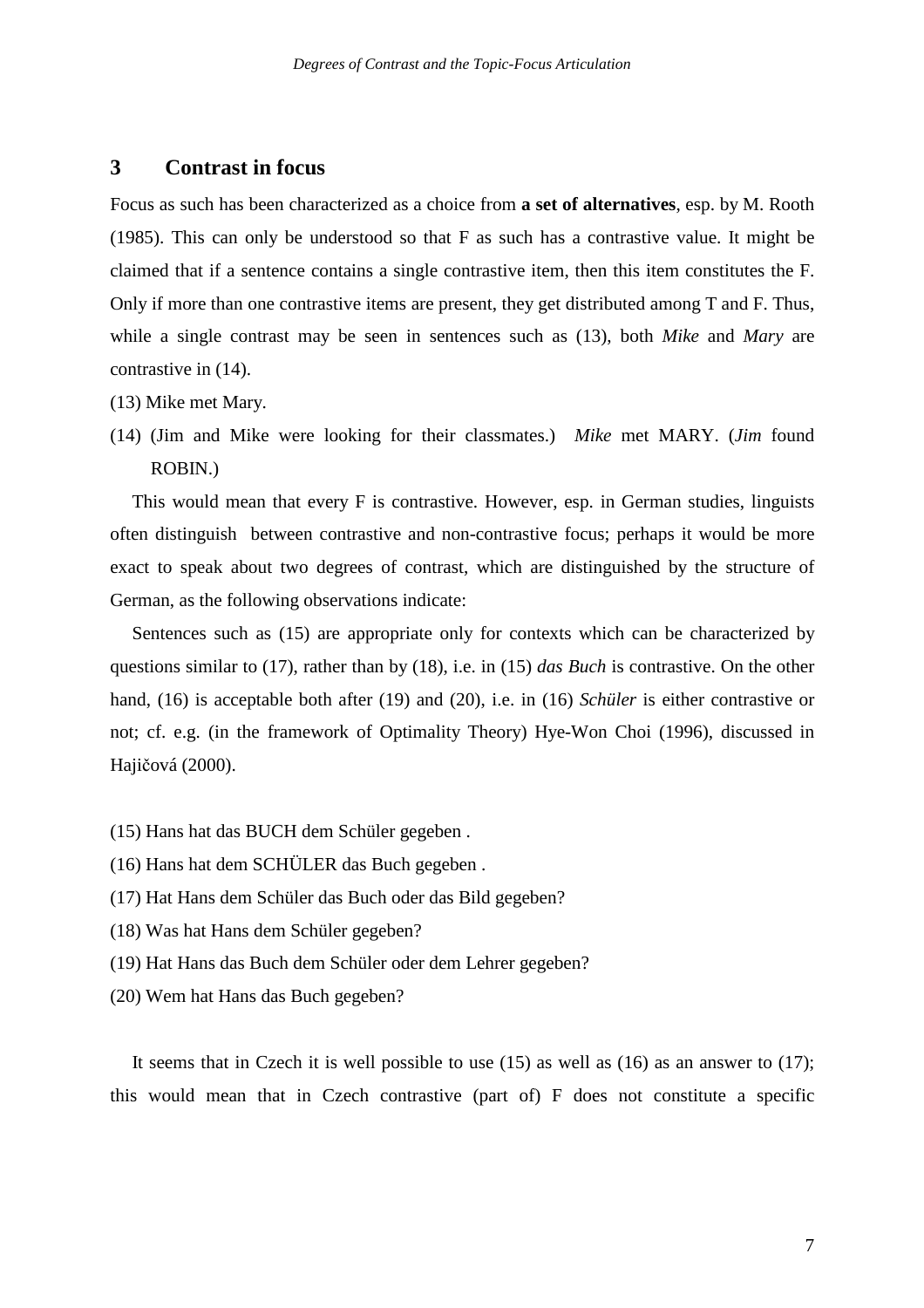grammatical value. It would than be interesting to investigate what the situation in English and in other languages is.

## **4 Contrast in topic (on a CB item)**

Hajičová et al. (1998, 151) introduce the notion of **contrastive (part of) T** in connection with the occurrences of the so-called focussing particles in T, cf. (21):

(21) (Who criticized even MOTHER TERESA as a tool of the capitalists?) JOHN criticized even Mother Theresa as a tool of the capitalists.

To see how our criterion with the use of strong pronominal forms works, cf. a parallel Czech sentence with a corresponding noun of the masculine gender, (22). Note that the wording with the weak pronominal form is excluded: \**I ho kritizoval Martin*.

(22) (Kdo kritizoval i PAPEŽE jako nástroj kapitalismu?) I *jeho* kritizoval MARTIN. (Who criticized even the POPE as a tool of the capitalists?) MARTIN criticized even *him*.

The notion of contrastive T, however, should not be restricted to cases with focalizers, as we have seen with  $(4)(a)$ , and as  $(23)$  confirms (with  $(23')$ ) as its simplified underlying representation).

(23) (Mluví se česky v Česku nebo na Slovensku?) Č*esky* se mluví v ČESKU, *na Slovensku* se mluví SLOVENSKY. (Is Czech spoken in Czechia or in Slovakia?) Czech is spoken in Czechia, (while) in Slovakia, SLOVAK is spoken.

(23') Česky.*t* se-mluví.*t* v-Česku.*f*, na-Slovensku.*c* se-mluví.*t* slovensky.*f.* 

Let us note that (23) is a compound sentence, in which each of the coordinated clauses exhibits its own TFA; Č*esky*, as a part of the topic of the first conjunct, is contrasted as being chosen from the set of the two languages, and, in the second conjunct, *na-Slovensku* is contrasted with the focus part of the first conjunct.

It is possible to find two contrastive parts in T of a sentence:

(24) (Rodiče odjeli na dovolenou a děti svěřili příbuzným.) *Syna*.c ve č*tvrtek*.c zavezli.f DO

PARDUBIC.f, a *dceru*.c *v sobotu*.c DO HRADCE.f

- Lit.: (The parents left for a leave and entrusted their children to their relatives.) Their *son* on *Thursday* they-brought to P. and their *daughter* on *Saturday* to H.
- (25) (Včerejší utkání bylo dramatické.) Po *gólu*.c SIEGLA.f se *Sparta*.c už.f ve třetí.f minutě.f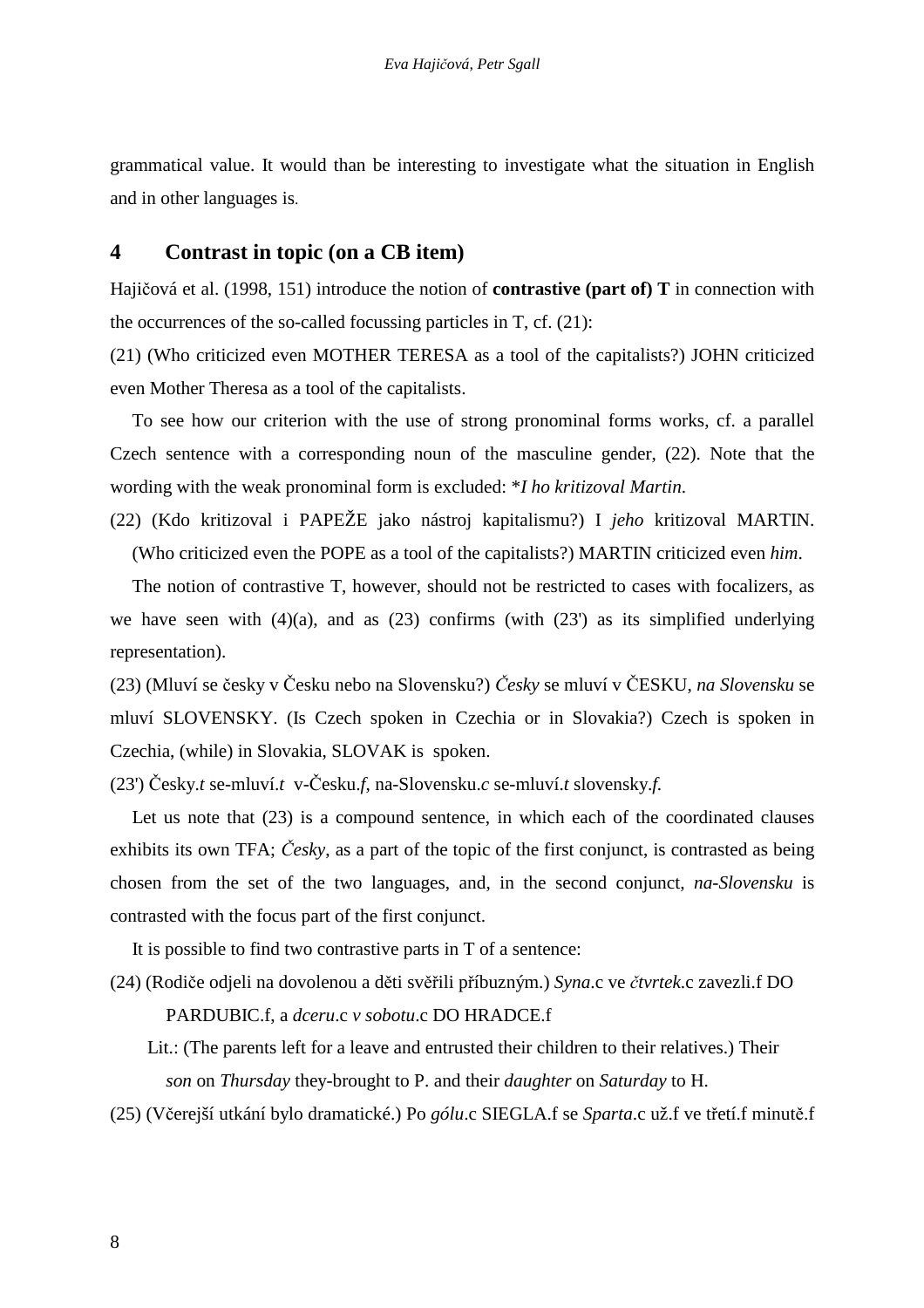#### dostala.f hladce.f DO VEDENÍ.f.

 Lit.: (Yesterday's match was dramatic.) After *goal* SIEGL'S *Sparta* already in third minute got smoothly to LEAD.

If the **degrees** of intensity of contrast are examined, it is possible to see that different dimensions are to be distinguished:

**A.** The **narrower** F is, the stronger the contrast:

The highest degree of contrast can be seen in the cases of **correction**, cf. Steube (in press). It may be asked whether correction differs from "second instance," as discussed for a long time especially in Czech linguistics. Another question is whether there are sentences occurring only as corrections; as was discussed already in Sgall et al. (1973, 36f), this may concern sentences with stressed items that cannot bear regular stress. However, at least in Czech, two degrees have to be distinguished:

**(i)** endings or affixes can only bear stress in corrections:

(26) He carried out the analySES (not just one analysis).

(27) Er sagt er hätte die Nachricht ERfasst, nicht VERfasst.

**(ii)** function words may bear stress not only in corrections, but also as constituting a narrow focus; thus, in (29), the tense value is in F, everything else belongs to T:

(28) Er WIRD das tun.

Such an extremely **narrow F** can be seen as bearing a strong contrast.

**B**. The **set of alternatives** underlying the contrast in T is conditioned by most different factors, both cotextual and contextual (situational). A scale (or a partial ordering) concerning the **explicitness** of the set of alternatives underlying the contrast, which appears to be weaker in case the set is not delimited explicitly.

The set of alternatives is **explicitly** enumerated:

(29) (Jakým jazykem se mluví v Rakousku a jakým na Moravě?) *V Rakousku*.c se mluví.t NĚMECKY.f, *na Morav*ě.c se mluví.t ČESKY.f.

 (Which language is spoken in Austria and which in Moravia?) *In Austria*, GERMAN is spoken, *in Moravia*, CZECH is spoken.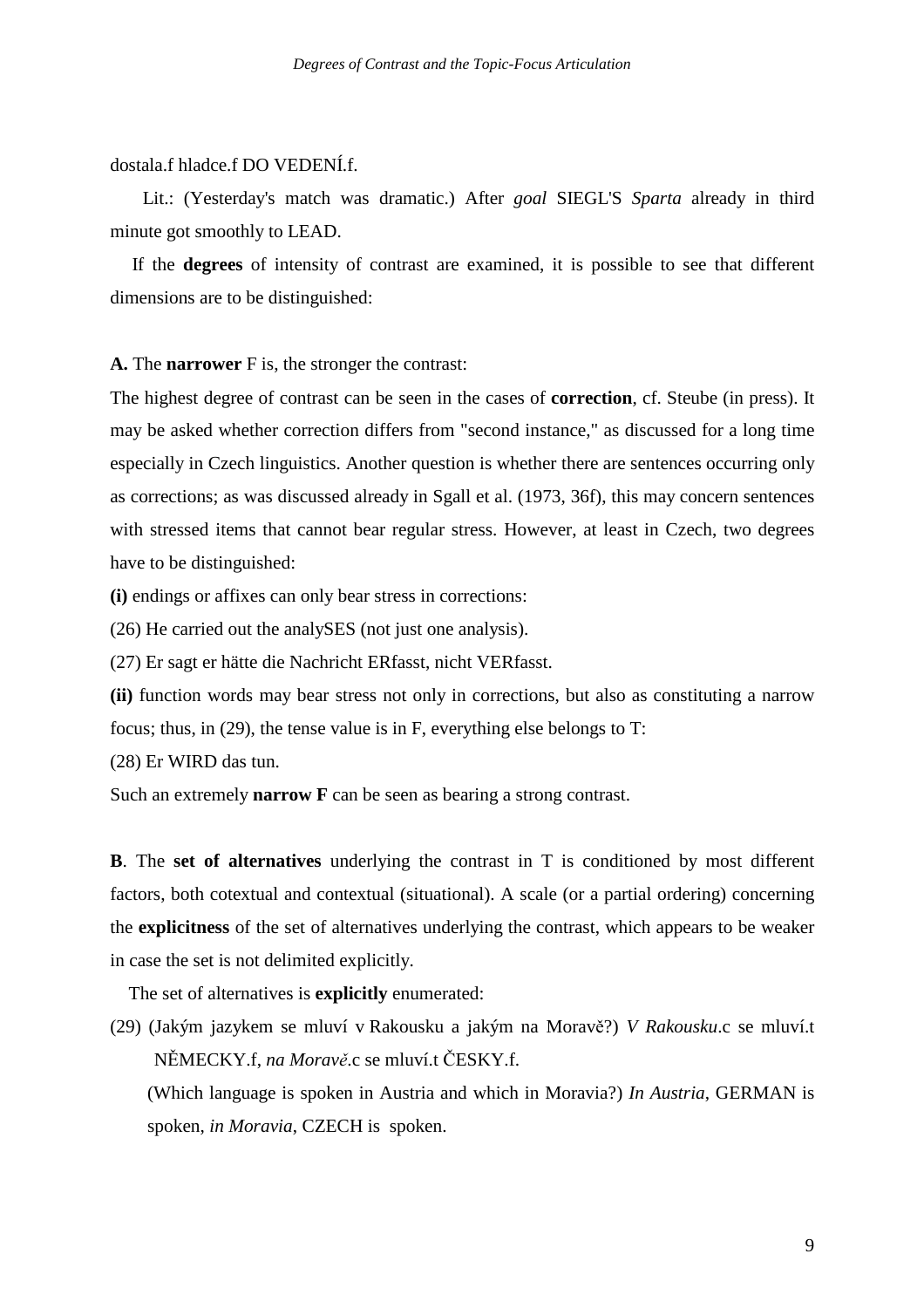The following relevant examples have been found in a set of sentence sequences from running texts in the Prague Dependency Treebank (PDT, see Sect. 1.2 above), examined by K. Veselá:

(30) (Včera se hrál zápas mezi Brnem a Ostravou.) Ze začátku.b se dařilo.f DOMÁCÍM.f. *Hosté*.c se začali.f prosazovat.f až.f ve DRUHÉM.f POLOČASE.f. – (Yesterday, the match between B. and O. took place.) At the beginning, the LOCAL TEAM was successful. The *guests* started to succeed only in the SECOND HALF.

In (30), the set of alternatives is clearly delimited. However, the contrast is felt even stronger in case the sentences (clauses) are structured as parallel:

(31) *Domácím*.c se dařilo.f ZE ZAČÁTKU.f. *Host*ů*m*.c se povedl.f až.f DRUHÝ.f. POLOČAS.f. – *The local team* was successful AT THE BEGINNING. The *guests*  succeeded only in the SECOND HALF.

In other cases, the alternatives are not quite clearly delimited, being determined just by the **set** being referred to:

(32) (Terry has many friends.) My.t *brother*.c is.f one.f of his.t closest.f SCHOOLMATES.f.

There is also a possibility for the alternatives to stay **implicit**, just inferred from context. This can be illustrated by two subsequent sentences from PDT (from a newspaper article describing the feelings of the journalists when they saw and tested a new type of Toyota car, which was supposed to be suitable both for drive on roads and in terrain):

(33) Už.f první.c pohled.t na atypickou.f karosérii.f potvrzuje.f, že se jim.t jejich.t

 Lit. Already first glance at atypical body confirms that Refl. them their záměr.t podařilo.f naplnit.f.

intention managed to-accomplish

Already the first glance at the atypical body confirms that they managed to accomplish their intention.

(34) Pro pohon.c byl zvolen.f dvoulitrový.f motor.f osvědčený.f v Toyotě.f. Cari.f. E.f ...

Lit. For drive was chosen two-liter engine well-tried with Toyota Cari E ... As for the drive, a two-liter engine was chosen well-tried with Toyota Cari E ...

In (33), *první* 'first' is chosen among different possible steps of observation (more or less thorough); in (34), *pohon* 'drive' is chosen among the attributes of the car.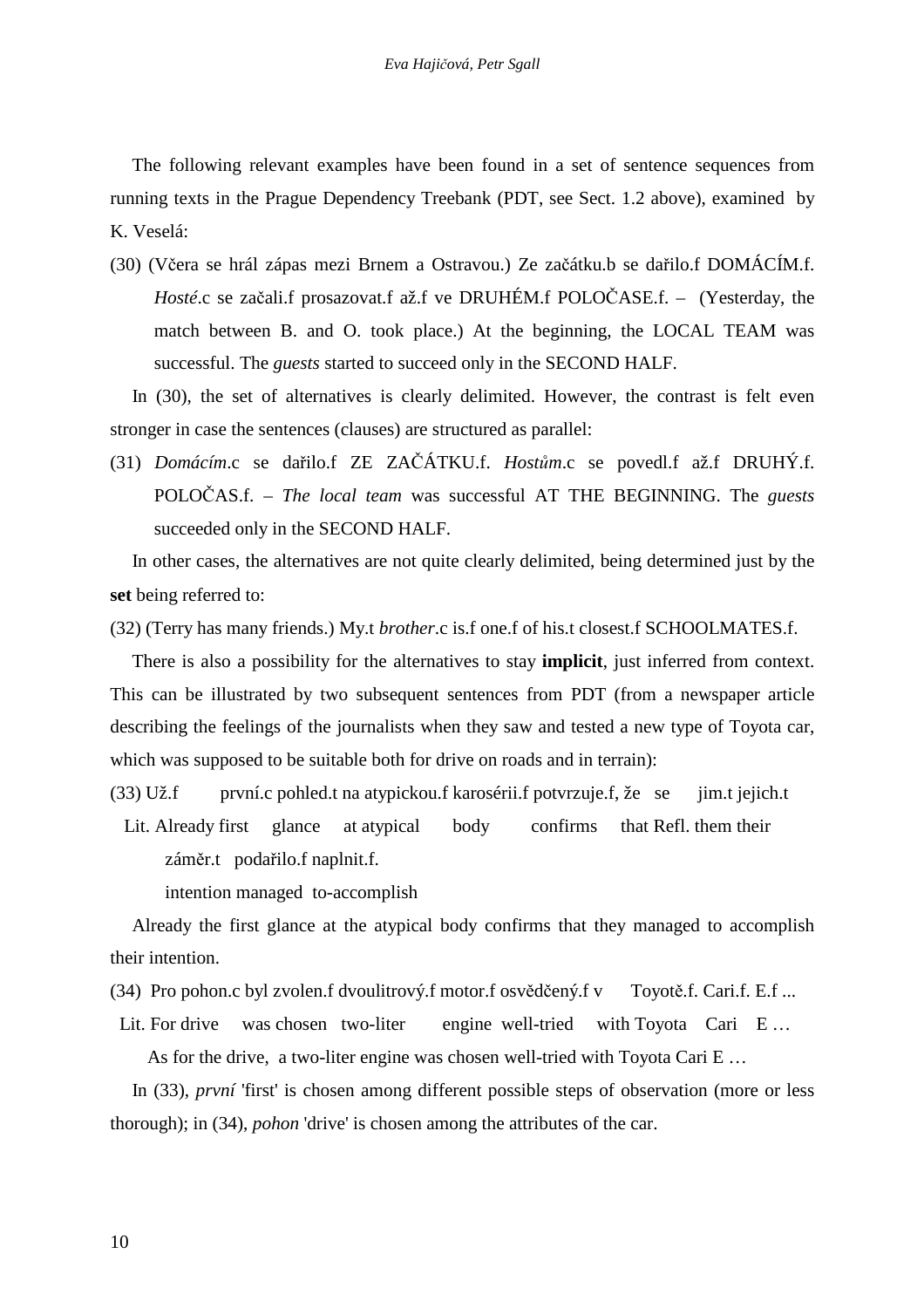**C.** A third dimension concerns the **range** of the set: it may be a (i) **pair** – cf. (4), (23), (29), (30), (31) above, – which is connected with a relatively strong strong contrast, or (ii) **larger** – cf. (32) above, – with a weaker contrast, or (iii) it has a **single** member, as is the case in the following cases:

**(a)** the contrastive item is coreferential with an item of the F of the preceding utterance, rather than with one of its T, i.e. a "new T" is present; it seems that the opposition between "new" and "old" T (i.e. between a (part of the) T that has not occurred in the T in the preceding cotext and a (part of the) T that has, respectively, comes close to the opposition of T proper and temporal or local setting):

(35) (Kde se mluví česky?) Česky.c se mluví.t v Česku.f.

(Where is Czech spoken?) Czech is spoken in Czechia.

**(b)** cases with a focussing particle in T, as in (21) above,

**(c)** the contrast is being newly established, as in (36), in which *já* 'I' is presented as being in contrast to other individuals.

(36) Přiznám.f se, že já.c osobně.f to.t dost.f prožívám.f.

Lit.: I-admit that I personally it quite live-through.

I admit that I personally live this through quite intensively.

To be more exact, we should note that in example (36) the contrastive item is not in T, but, rather, it is a **CB item in F**. Typically, CB items stand in T while NB ones are in F; however, elements deeply embedded (i.e. dependent on an item that differs from the main verb) may occur as NB (contrastive or not) items within T, or as CB items in F of the whole sentence. In (36), the subject of the main clause, having a zero form, is CB and constitutes the T (the values of its grammatemes are expressed, on the morphemic level, by the agreeing personal ending of the verb). The verb together with the embedded clause constitute the F. The subject of this clause, expressed by the pronoun in its strong form, is a contrastive CB item, and together with the CB pronoun *to* 'it' it belongs to the F, since both the pronouns depend on an item in Focus different from the main verb (namely on the embedded verb).

If the patterning of a discourse is eaxmained taking into account the TFA of the subsequent sentences, then the **prototypical** case may be found in those sequences of two sentences  $S_0$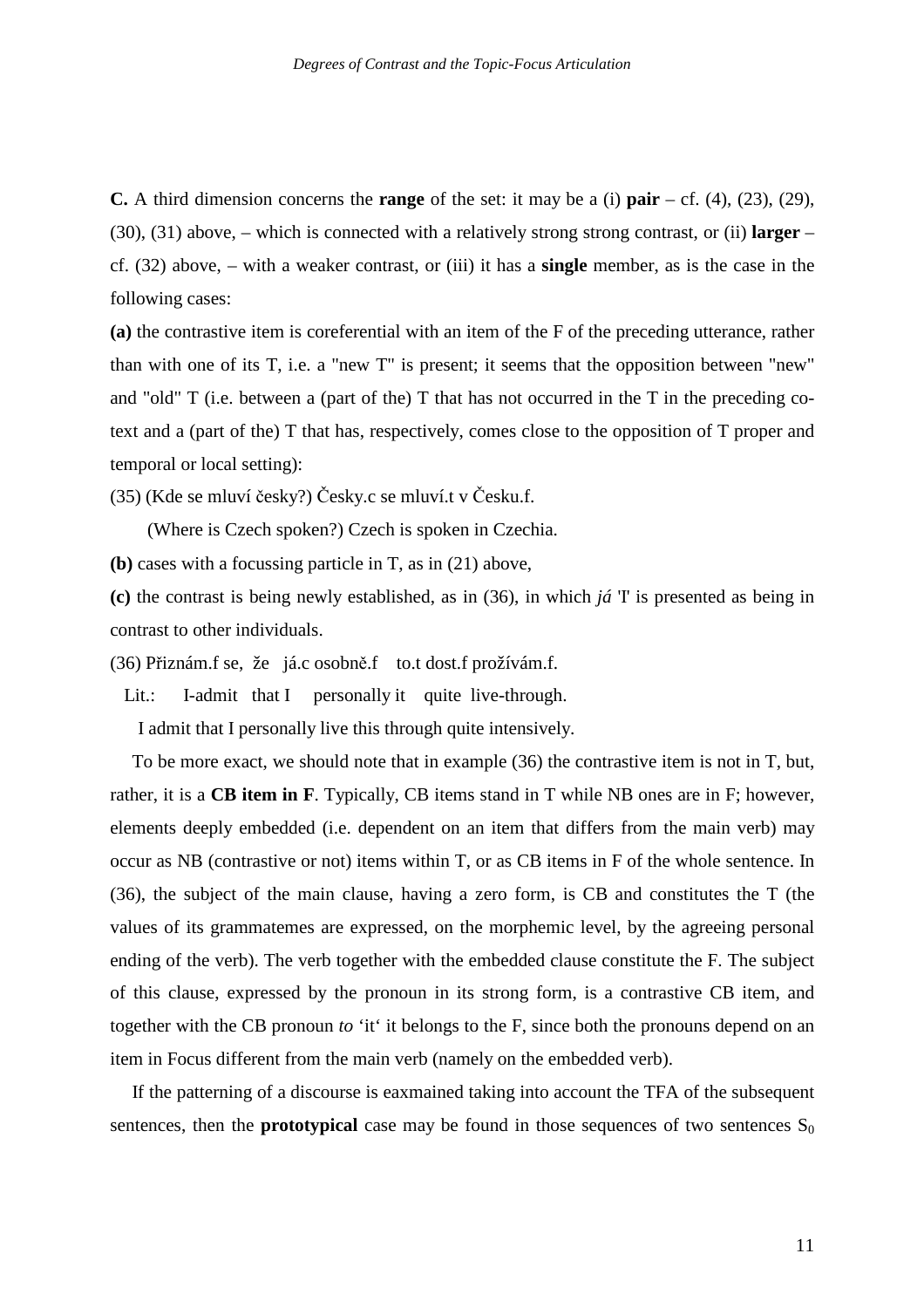and  $S_1$  in which the T of  $S_1$  is referentially identical to T of  $S_0$ , and the F of  $S_1$  is chosen among the altenatives of what can be asserted about T; cf. Weil's (1844) *la marche parallèle,*  and Daneš's (1974) first alternative of 'thematic progression',  $T_2 = T_1$ .

In **marked** cases, there are the folowing possibilities for the choice of  $T_1$ :

**(a)** associative relations with accommodation are present, rather than the referential identity of  $T_0$  and  $T_1$ ,

**(b)**  $T_2$  is coreferential with F1, rather than to T1 (Weil's *progression*, Daneš's  $T_2 = F_1$ ,

 $(c)$  T<sub>1</sub> is chosen from another part of the set of established items than from those referred to in  $S_0$  or from those associtated with these referents.

While case (a) is directly related to the protoypical situation, in cases (b) and (c)  $T_1$  is **chosen** from a set of alternatives, i.e. a may be seen as a contrastive item. Since T may include more than one item, it is more precise to speak of **CB items.**

Thus, often also (a part of the) topic can be considered as a choice from a set of alternatives (cf. Steedman's 2002 'theme alternative set', with 'theme' marked by the L+H\* pitch accent, cf. R. Jackendoff's 'B contour'). It should be noted that in a compound sentence the focus stress (intonation centre) in the non-final coordinated clause(s) primarily is rising, rather than falling. A similar kind of pitch probably can be observed in the middle of longer sentences of other types, without expressing focus or even contrast, see Sect. 1.2.(ii) above.

Other interesting examples, known from older discussions without such an interpretation, were analyzed as containing a contrastive (part of) T by Hajičová et al. (1998, 155-157):

(37) Farmers.t that.t grow.c rice.t often.t only.f eat.f rice.c.

Here the focusing particle *only* is connected with the CB occurrence of *rice* at the end of the sentence, and a hat contour (rising pitch on *grow*) is present.

(38) (Niemand liest Goethes Gedichte heute.) Sogar.f Peter.f kennt.t nur.f einen Roman.c von Goethe.t.

### 5 **Conclusion**

The view presented and illustrated in the present paper makes it possible to analyze the information structure of sentences with the use of a **single opposition** of T and F, if also the difference between contextually bound and non-bound items is observed, as well as that